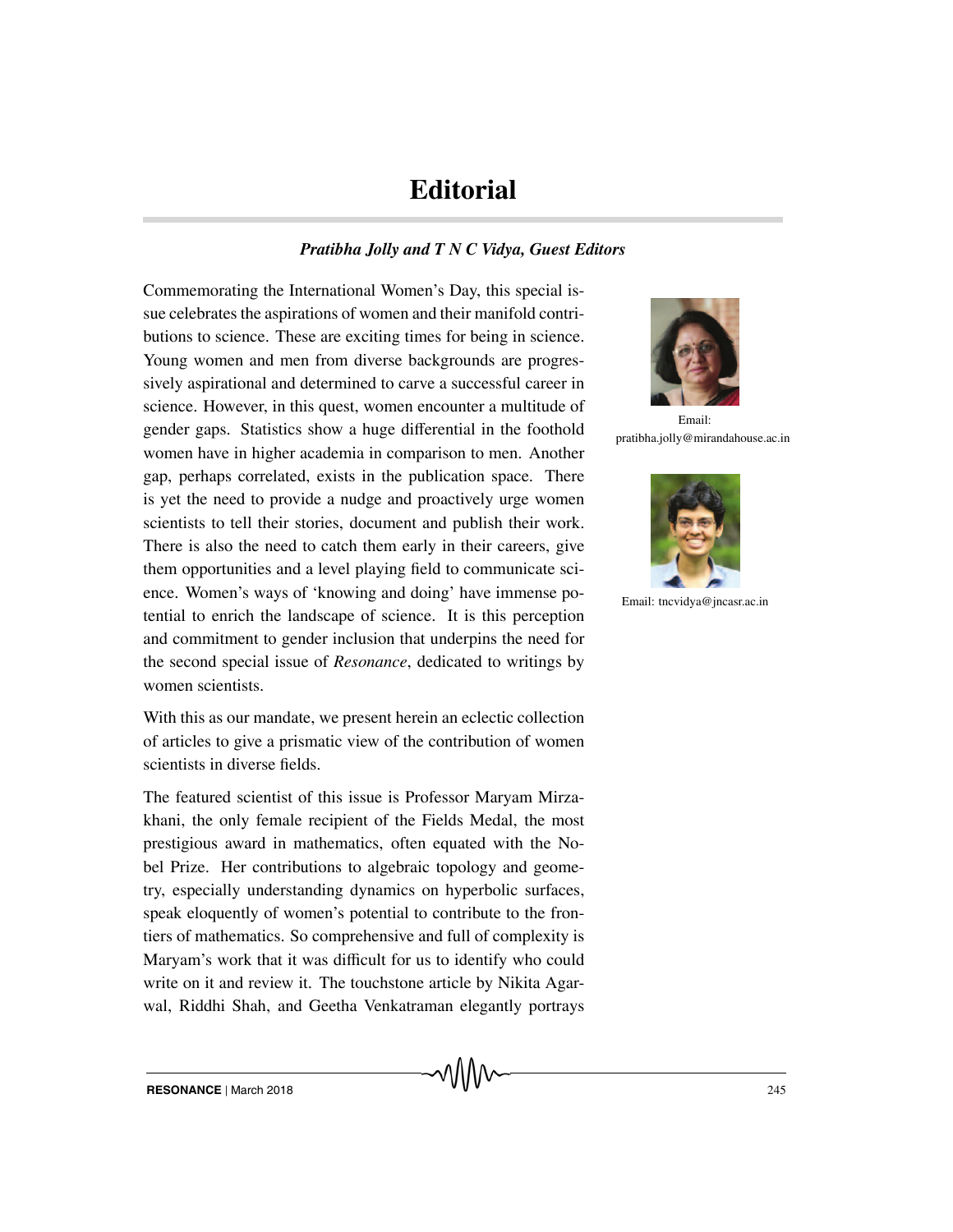Maryam's life – from schooling in Iran, development of ardent interest in mathematics to path-breaking research at Stanford. Indeed, her life and work – poignantly cut short by cancer in 2017 – epitomize the accomplishment, resilience, and passion women scientists bring to the pursuit of advancement of knowledge even under daunting circumstances.

We also feature Dr. Soumya Swaminathan, former Director General of the Indian Council of Medical Research, whose recent appointment as the Deputy Director General for Programmes at the World Health Organization is a milestone for the country. The first Indian to hold this position, she takes head on the challenge of formulating policies for creating a healthier world. A paediatrician and a globally recognized researcher on rampant diseases such as tuberculosis and HIV, she talks to Subhadra Menon about her journey and the challenges in combatting these diseases.

The general articles in this issue cover a range of themes of contemporary interest.

Prerna Sharma describes her research in the emerging field of self-assembly of colloidal particles. Her work is highly interdisciplinary and has a profound impact on exotic phenomena like living crystals. A condensed matter physicist who appeared in the under thirty Forbes List in 2015, she is someone to watch out for.

Vandana Bhalla's article on supramolecular chemistry describes the kinds of interactions and energetics involved between participating molecules in supramolecular complexes, and how supramolecular chemistry has led to the development of molecular machines. Sunaina Surana and Yamuna Krishnan (an Infosys Prize 2017 awardee), describe an actual DNA nanomachine – a nano-sized molecular machine that they used as a pH sensor inside live worms to measure the pH of organelles. This was the first demonstration of a DNA-based sensor providing information from inside live organisms.

Nandini Chatterjee Singh and Hymavathy Balasubramanian, work, interestingly, at the interface of neurobiology and music. Tracing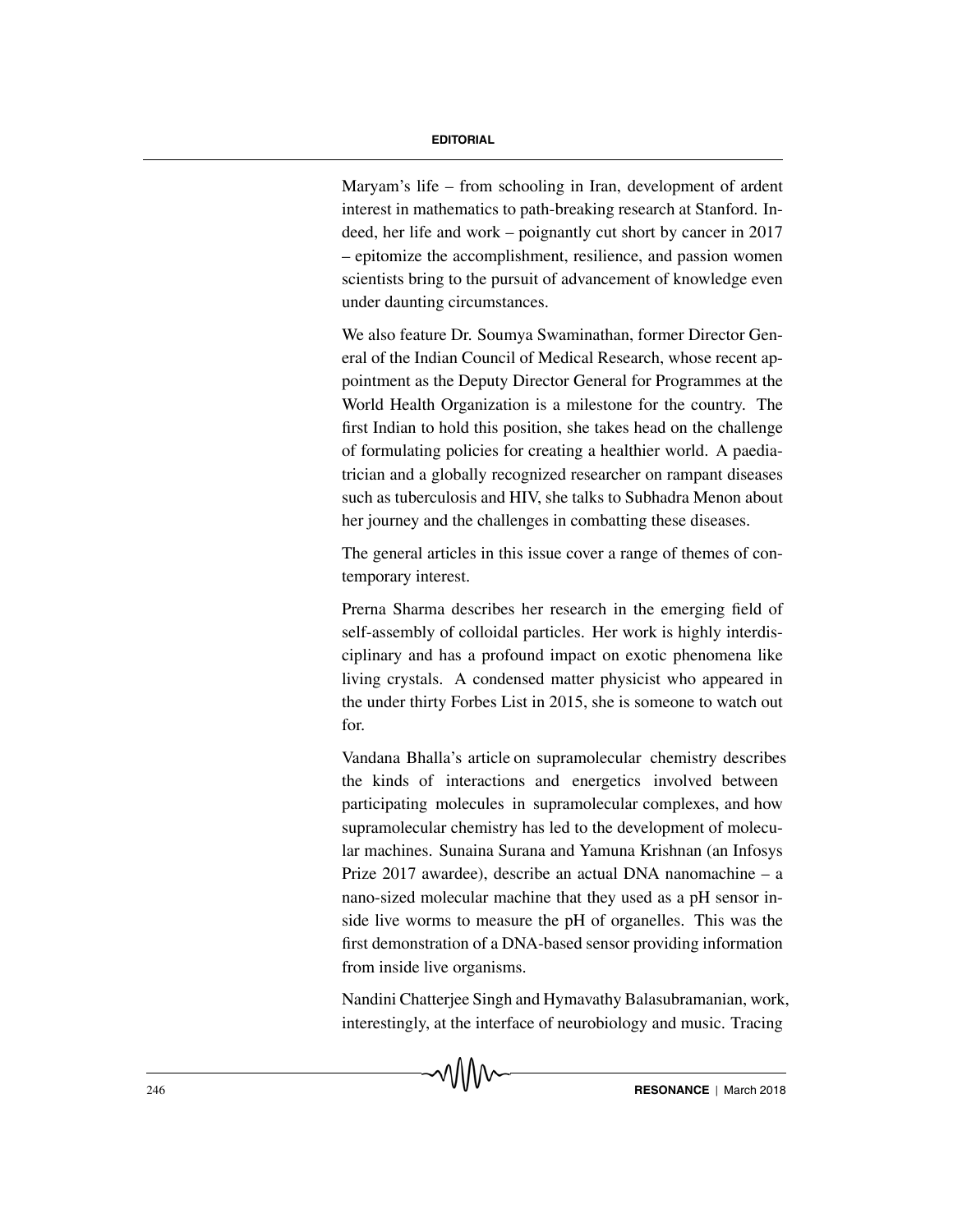the study of the perception of music, and the role of psychophysiology in understanding the impact of music on emotion, they explore the emotional responses associated with Hindustani  $r \bar{a} g a$ music.

Shomita Mukherjee and Uma Ramakrishnan discuss the role of molecular tools in understanding phylogeography and in informing conservation biology by describing case studies on the Jungle Cat, Leopard Cat, and Tiger.

Ankila Hiremath traces the history of the study of invasive alien species and details the case of *Lantana camara*, a highly successful invasive plant in the Indian subcontinent. In the context of our rapidly changing environment, the study of invasion biology is very important in informing conservation and management decisions. Our planet is also changing, albeit on a slower time scale. Kushala Rajendran describes how abrupt physical changes within Earth result in seismic activity with drastic consequences. She details studies on plate tectonics and measurement of earthquakes.

Deepa Khushalani addresses one of the greatest challenges facing scientists in the twenty first century, namely, the production of clean and affordable energy that is paramount to the survival of modern human civilization. She describes how photocatalytic water splitting under solar light can lead to sustainable hydrogen production to address the energy needs for the future.

Shruti Sharma, Simran Semwal, and Darshana Joshi, in the feature Classroom, narrate a unique outreach programme aimed at popularizing science among school children, under the banner of VIGYANShala (Vision India: GenY Applied Science Network). They describe several exciting lecture demonstrations and handson activities.

Prajval Shastri brings forth the rich tapestry of history and philosophy of science as she reviews Priyamvada Natarajan's book *Mapping the Heavens: The Radical Scientific Ideas That Reveal the Cosmos*. Sindhu Radhakrishnan reviews *Parava*, a commercial regional film that is unusual in portraying human-animal interactions in an extremely nuanced and mature manner, counter